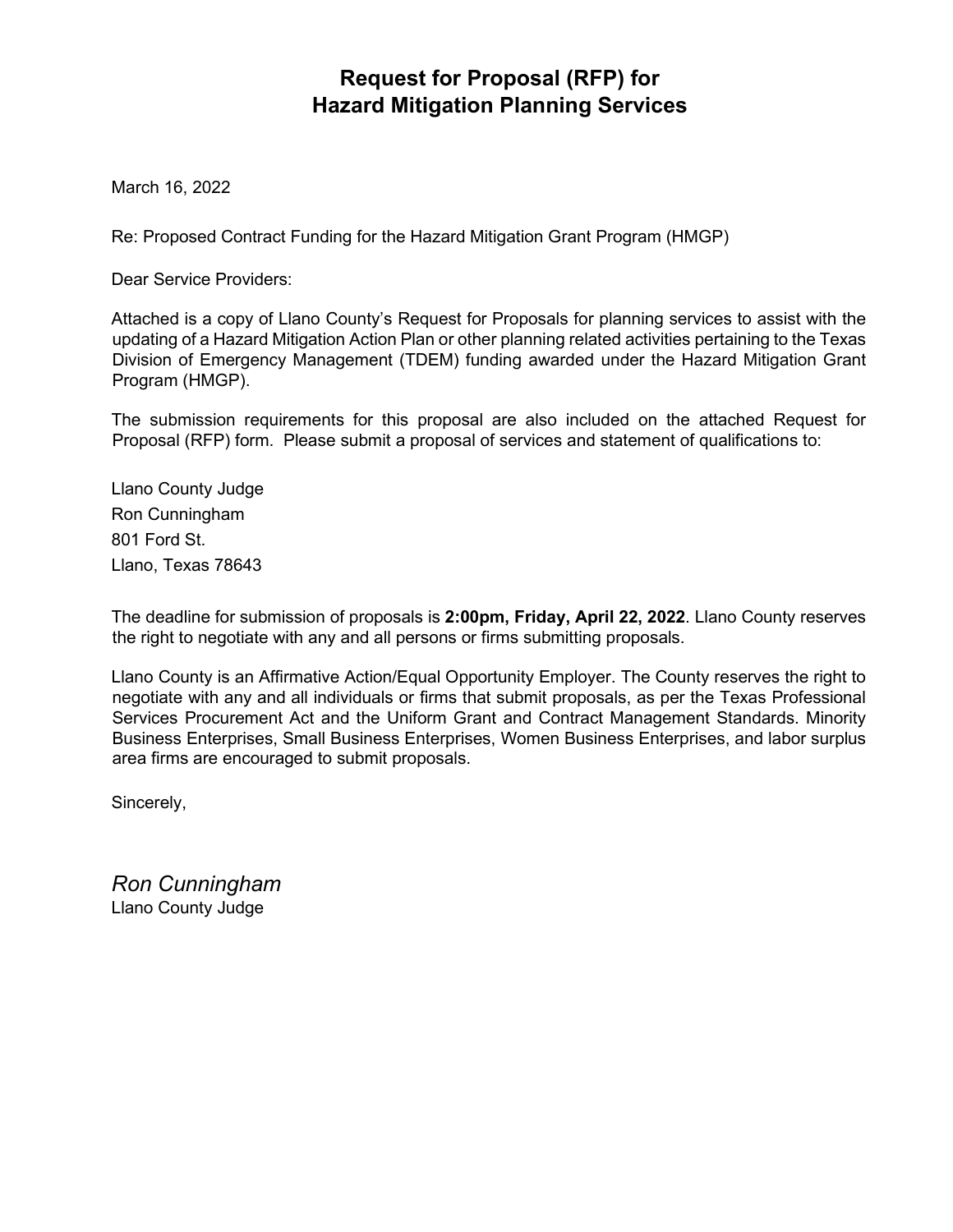## **RFP for Planning Services**

Llano County is seeking proposals from competent planning firm(s) to assist the County in updating a Hazard Mitigation Action Plan, funded by FEMA through TDEM under the Hazard Mitigation Grant Program (HMGP). The following outlines the request for proposals.

- I. Scope of Work To provide planning services that meet the requirements outlined in 44 CFR Parts 201 and 206. A mitigation planning sub-award must result in a mitigation plan adopted by the jurisdiction(s) and approved by FEMA, consistent with the requirements in 44 CFR Parts 201 and 206.) The management consultant or firm to be hired is to provide contract-related management services to the County, including, but not limited to, the following areas:
- II. Prepare/ Update Multi-jurisdictional Hazard Mitigation Action Plan for FEMA review and acceptance.

Local Hazard Mitigation Plan - Complete a Hazard Mitigation Action Plan for the County of Llano and participating jurisdictions. The County and five jurisdictions (San Saba County and the cities of Llano, Sunrise Beach Village, Horseshoe Bay and San Saba) will be included in the plan. Services include but are not limited to:

- Hazard identification
- Risk assessments
- Develop comprehensive mitigation strategy for reducing risks to life and property
- Identify mitigation actions and projects to be considered

Mitigation planning–related activities include but are not limited to:

• Updating or enhancing sections of the current FEMA-approved mitigation plan, such as: The risk and vulnerability assessment based on new information, including supporting studies such as economic analyses;

The mitigation strategy, specifically strengthening the linkage to mitigation action implementation, with emphasis on available HMA project grant funding;

The risk assessment and/or mitigation strategy, incorporating climate adaptation, green building,

smart growth principles, or historic properties and cultural resources information;

- Integrating information from mitigation plans, specifically risk assessment or mitigation strategies, with other planning efforts, such as:
	- Disaster recovery strategy (pre- or post-), preparedness, or response plans o
	- Comprehensive (e.g., land use, master) plans
	- Capital improvement or economic development plans
	- Resource management/conservation plans (e.g., storm water, open space)
	- Other long-term community planning initiatives (e.g., transportation or housing)
- Building capability through delivery of technical assistance and training
- Evaluating adoption and/or implementation of ordinances that reduce risk and/or increase resilience
- II. Statement of Qualifications The County is seeking to contract with a competent planning firm experienced in hazard mitigation planning. Please provide the following information:
	- A brief history of the proposing entity, including general background, knowledge of and experience working with relevant agencies
	- Related experience in federally-funded programs
	- A description of work performance and experience with HMGP, including a list of at least three references from past local government clients
	- Describe the service provider's capacity to perform as well as resumes of all employees who will or may be assigned to provide services if your firm is awarded a contract through this solicitation.
	- A statement substantiating the service provider's resources of and the ability to carry out the scope of work requested in a timely manner.
- III. Proposed Cost of Services We are seeking a fixed-price cost proposal. Please provide your cost proposal to accomplish the scope of work outlined above and for any additional services required to implement the project described in this solicitation. The proposal should include pricing for all jurisdictions and must include all costs that are necessary to successfully complete these activities. Please note that the lowest/best bid will not be used as the sole basis for entering into this contract.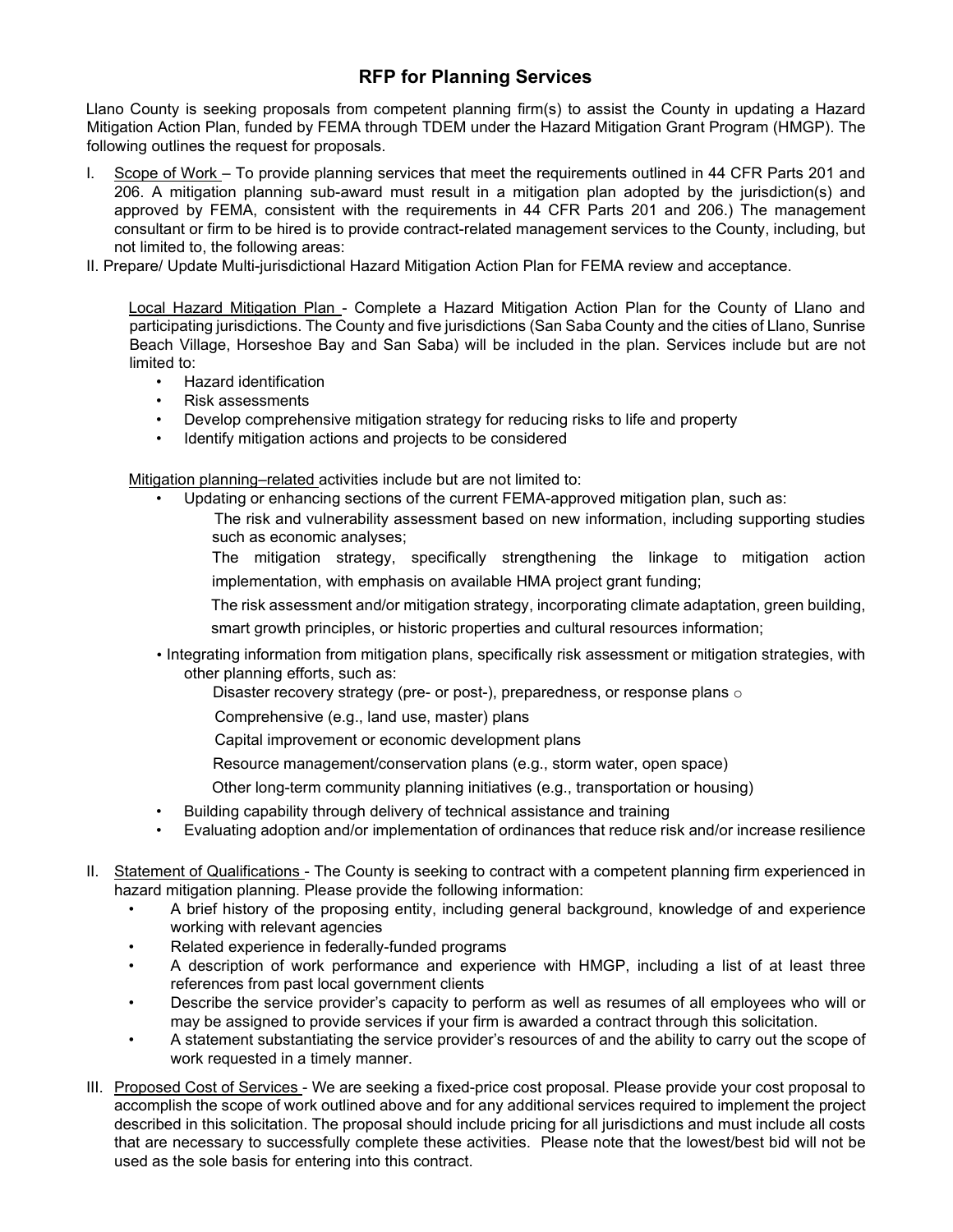IV. Evaluation Criteria - The proposal received will be evaluated and ranked according to the following criteria and using the rating sheet enclosed as Exhibit A:

|                         | Maximum |
|-------------------------|---------|
| Criteria                | Points  |
| Experience              | 30      |
| <b>Work Performance</b> | 20      |
| Capacity to Perform     | 30      |
| <b>Proposed Cost</b>    | 20      |
| Total                   | 100     |

#### Submission Requirements

- **A statement of conflicts** (if any) the proposing entity or key employees may have regarding these services.
- **Certification Regarding Lobbying**, enclosed in Exhibit B. Certification for Contracts, Grants, Loans, and Cooperative Agreements is included in the RFP and must be submitted with the response.
- **Form 1295**, enclosed in Exhibit B. Effective January 1, 2016, all contracts and contract amendments, extensions, or renewals executed by the Commissioners Court will require the completion of Form 1295 "Certificate of Interested Parties" pursuant to Government Code § 2252.908. Form 1295 must be completed by awarded vendor at time of signed contract submission. Form 1295 is included in this RFP for your information.
- V. Contracting with small and minority businesses, women's business enterprises, and labor surplus area firms

Llano County is committed to increasing the involvement of Small, Minority, Women and Veteran Owned Business Enterprises (SMWVBE) IN THE County's procurement process. SMWVBEs will be afforded a fair opportunity to compete for all Llano County procurements.

- 1. The County, its contractors, their subcontractors, sub consultants and sub suppliers, as well as all vendors of Commodities, Equipment, Professional and Personal Services, Maintenance and Construction shall not discriminate on the basis of race, color, religion, national origin, disability, gender or sexual orientation in the award and/or performance of contracts. All individuals and entities doing business, or anticipating doing business, with Llano County are encouraged to support and implement a program designed to achieve the goal of establishing equal opportunity for all of the citizens of Llano County.
- 2. Nothing in this policy is to be construed to require the County to award a contract to other than the lowest responsible bidder as required by law and Llano County policies and procedures.
- VI. Deadline for Submission Proposals must be received no later than 2:00 pm, Friday, April 22, 2022. Proposals received after this date and time will be returned unopened.

Please submit 3 hard copies to the following address: *Llano County Judge, 801 Ford Street, Llano, TX 78643.*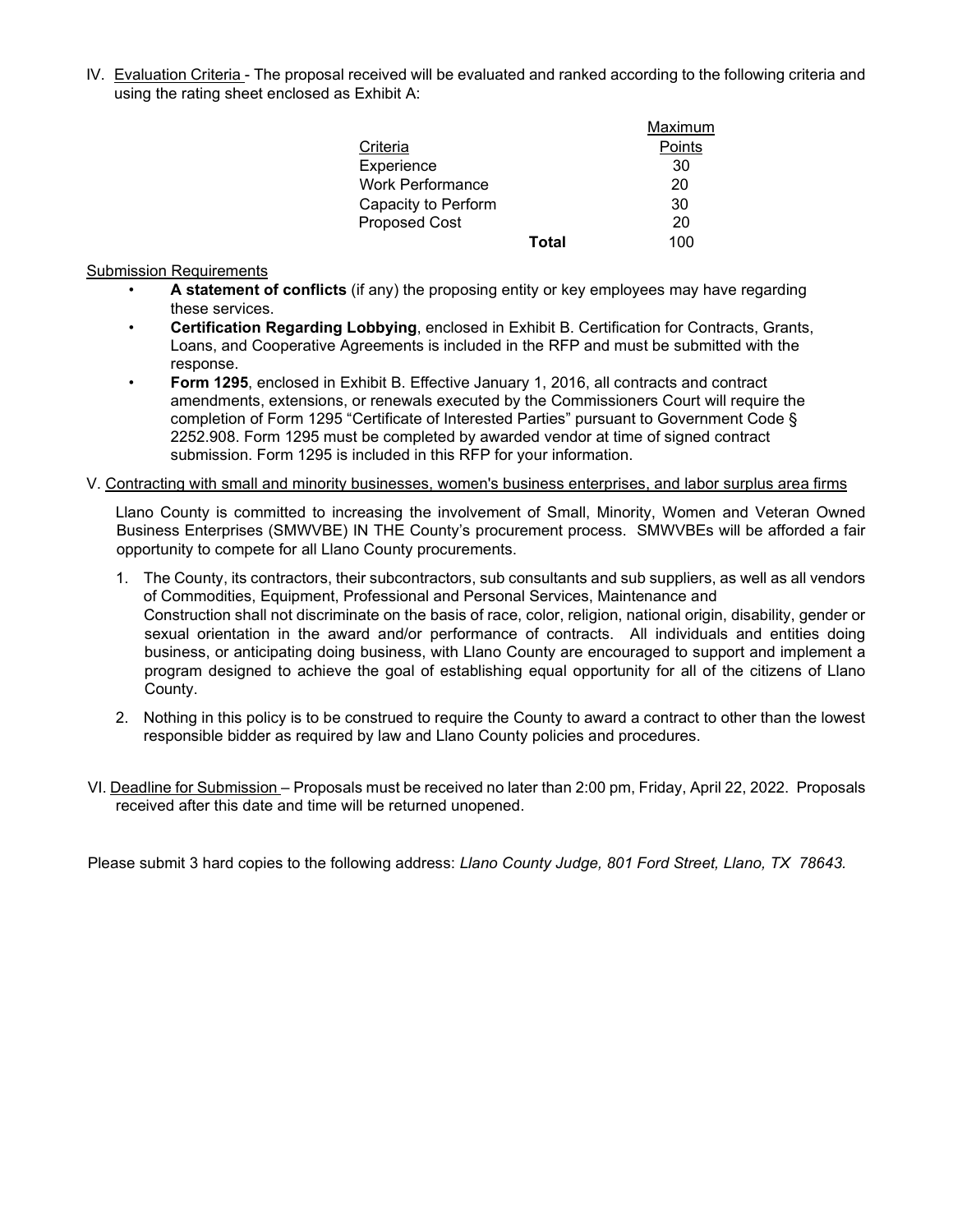The undersigned certifies, to the best of his or her knowledge and belief, that:

(a) No Federal appropriated funds have been paid or will be paid, by or on behalf of the undersigned, to any person for influencing or attempting to influence an officer or employee of an agency, a Member of Congress, an officer or employee of Congress, or an employee of a Member of Congress in connection with the awarding of any Federal contract, the making of any Federal grant, the making of any Federal loan, the entering into of any cooperative agreement, and the extension, continuation, renewal, amendment, or modification of any Federal contract, grant, loan, or cooperative agreement.

(b) If any funds other than Federal appropriated funds have been paid or will be paid to any person for influencing or attempting to influence an officer or employee of any agency, a Member of Congress, an officer or employee of Congress, or an employee of a Member of Congress in connection with this Federal contract, grant, loan, or cooperative agreement, the undersigned shall complete and submit Standard Form-LLL, "Disclosure Form to Report Lobbying," in accordance with its instructions.

(c) The undersigned shall require that the language paragraph 1 and 2 of this antilobbying certification be included in the award documents for all sub-awards at all tiers (including subcontracts, sub-grants, and contracts under grants, loans, and cooperative agreements) and that all sub-recipients shall certify and disclose accordingly.

This certification is a material representation of fact upon which reliance was placed when this transaction was made or entered into. Submission of this certification is a prerequisite for making or entering into this transaction imposed by 31, U.S.C. § 1352 (as amended by the Lobbying Disclosure Act of 1995).

The Contractor, \_\_, certifies or affirms the truthfulness and accuracy of each statement of its certification and disclosure, if any. In addition, the Contractor understands and agrees that the provisions of 31 U.S.C. § 3801 et seq., apply to this certification and disclosure, if any.

Signature of Contractor's Authorized Official

Printed Name and Title of Contractor's Authorized Official

Date<sub></sub>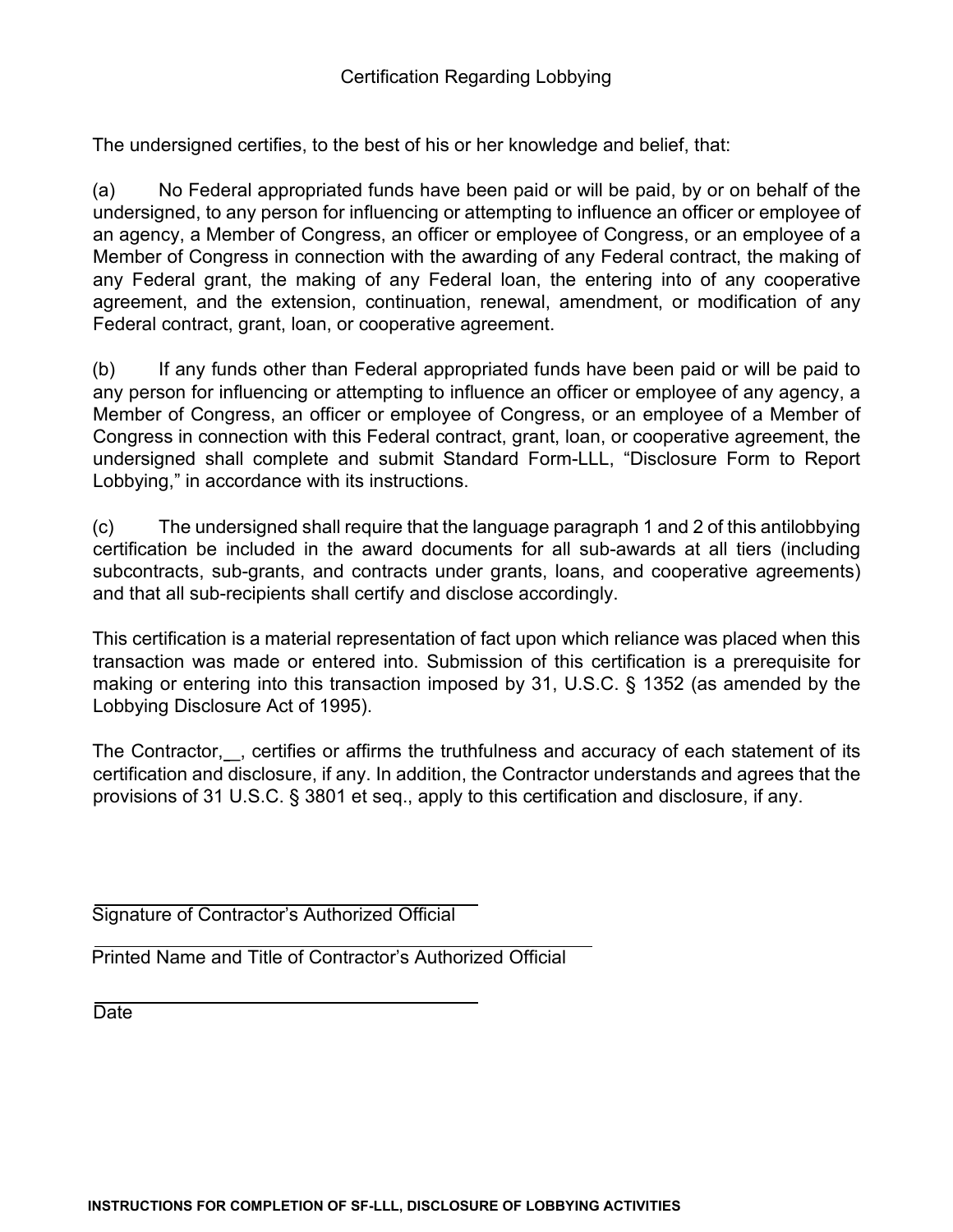This disclosure form shall be completed by the reporting entity, whether sub-awardee or prime Federal recipient, at the initiation or receipt of a covered Federal action, or a material change to a previous filing, pursuant to title 31 U.S.C. section 1352. The filing of a form is required for each payment or agreement to make payment to any lobbying entity for influencing or attempting to influence an officer or employee of any agency, a Member of Congress, an officer or employee of Congress, or an employee of a Member of Congress in connection with a covered Federal action. Complete all items that apply for both the initial filing and material change report. Refer to the implementing guidance published by the Office of Management and Budget for additional information.

- 1. Identify the type of covered Federal action for which lobbying activity is and/or has been secured to influence the outcome of a covered Federal action.
- 2. Identify the status of the covered Federal action.
- 3. Identify the appropriate classification of this report. If this is a follow-up report caused by a material change to the information previously reported, enter the year and quarter in which the change occurred. Enter the date of the last previously submitted report by this reporting entity for this covered Federal action.
- 4. Enter the full name, address, city, State and zip code of the reporting entity. Include Congressional District, if known. Check the appropriate classification of the reporting entity that designates if it is, or expects to be, a prime or subaward recipient. Identify the tier of the sub-awardee, e.g., the first sub-awardee of the prime is the 1st tier. Sub-awards include but are not limited to subcontracts, sub-grants and contract awards under grants.
- 5. If the organization filing the report in item 4 checks "Sub-awardee," then enter the full name, address, city, State and zip code of the prime Federal recipient. Include Congressional District, if known.
- 6. Enter the name of the federal agency making the award or loan commitment. Include at least one organizational level below agency name, if known. For example, Department of Transportation, United States Coast Guard.
- 7. Enter the Federal program name or description for the covered Federal action (item 1). If known, enter the full Catalog of Federal Domestic Assistance (CFDA) number for grants, cooperative agreements, loans, and loan commitments.
- 8. Enter the most appropriate Federal identifying number available for the Federal action identified in item 1 (e.g., Request for Proposal (RFP) number; Invitations for Bid (IFB) number; grant announcement number; the contract, grant, or loan award number; the application/proposal control number assigned by the Federal agency). Included prefixes, e.g., "RFP-DE-90-001."
- 9. For a covered Federal action where there has been an award or loan commitment by the Federal agency, enter the Federal amount of the award/loan commitment for the prime entity identified in item 4 or 5.
- 10. (a) Enter the full name, address, city, State and zip code of the lobbying registrant under the Lobbying Disclosure Act of 1995 engaged by the reporting entity identified in item 4 to influence the covered Federal action.

(b) Enter the full names of the individual(s) performing services, and include full address if different from 10(a). Enter Last Name, First Name, and Middle Initial (MI).

11. The certifying official shall sign and date the form, print his/her name, title, and telephone number.

According to the Paperwork Reduction Act, as amended, no persons are required to respond to a collection of information unless it displays a valid OMB control Number. The valid OMB control number for this information collection is OMB No. 0348- 0046. Public reporting burden for this collection of information is estimated to average 10 minutes per response, including time for reviewing instructions, searching existing data sources, gathering and maintaining the data needed, and completing and reviewing the collection of information. Send comments regarding the burden estimate or any other aspect of this collection of information, including suggestions for reducing this burden, to the Office of Management and Budget, Paperwork Reduction Project (0348-0046), Washington, DC 20503.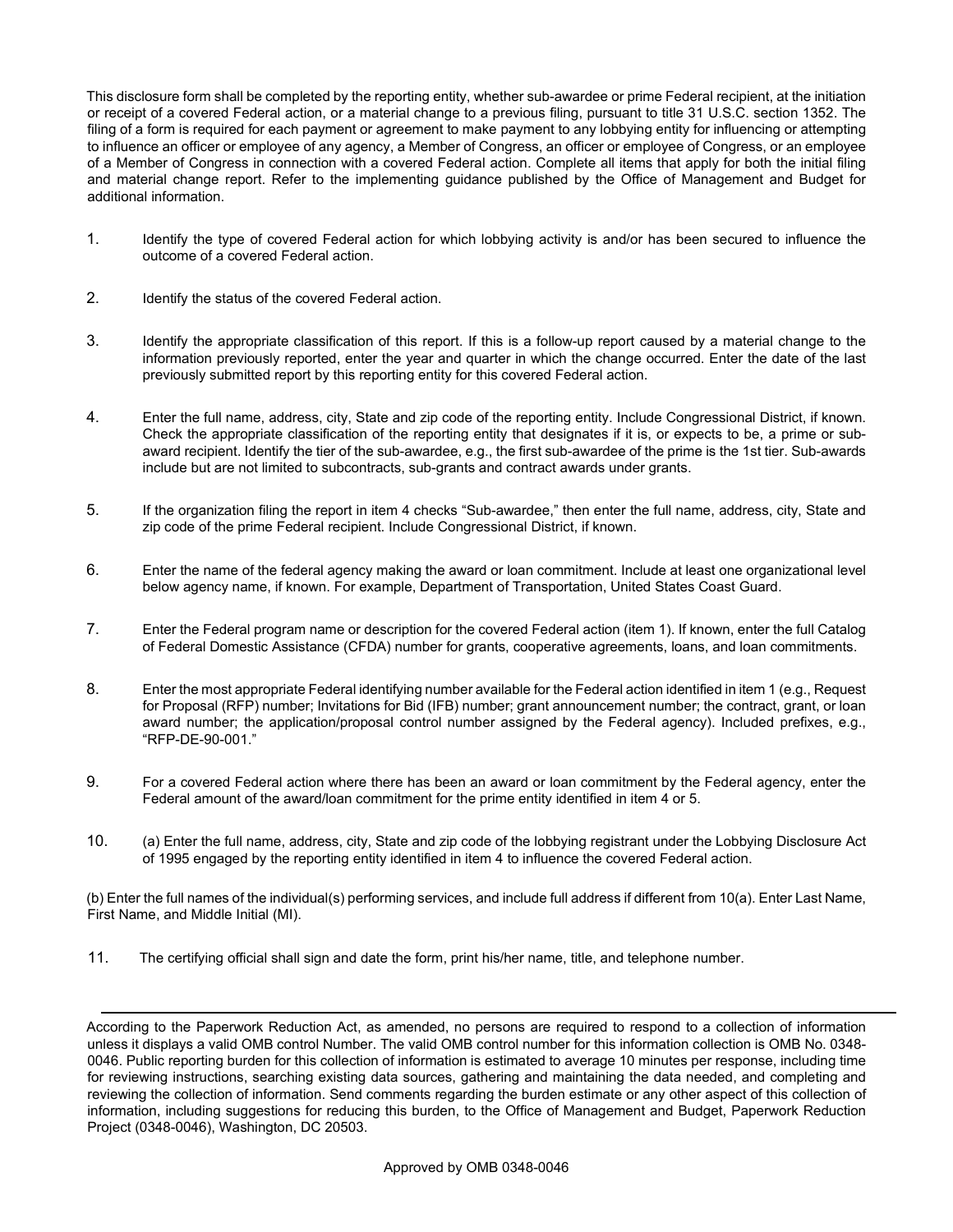## **Disclosure of Lobbying Activities**

Complete this form to disclose lobbying activities pursuant to 31 U.S.C. 1352

(See reverse for public burden disclosure)

| <b>Type of Federal Action:</b><br>a. contract<br>b. grant<br>c. cooperative agreement<br>d. loan<br>e. loan guarantee<br>f. loan insurance                                                                                                                                                                                                                                                                                                                                                                                                                                                                                                          | <b>Status of Federal Action:</b><br>a. bid/offer/application<br>b. initial award<br>c. post-award |                                                                        | <b>Report Type:</b><br>a. initial filing<br>b. material change                               |
|-----------------------------------------------------------------------------------------------------------------------------------------------------------------------------------------------------------------------------------------------------------------------------------------------------------------------------------------------------------------------------------------------------------------------------------------------------------------------------------------------------------------------------------------------------------------------------------------------------------------------------------------------------|---------------------------------------------------------------------------------------------------|------------------------------------------------------------------------|----------------------------------------------------------------------------------------------|
| Name and Address of Reporting Entity:<br>Prime<br>Sub-awardee Tier<br>$\overline{\phantom{a}}$ , if Known:                                                                                                                                                                                                                                                                                                                                                                                                                                                                                                                                          |                                                                                                   | Name and Address of Prime:                                             | If Reporting Entity in No. 4 is Sub-awardee, Enter                                           |
| <b>Congressional District, if known:</b><br><b>Federal Department/Agency:</b>                                                                                                                                                                                                                                                                                                                                                                                                                                                                                                                                                                       |                                                                                                   |                                                                        | <b>Congressional District, if known:</b><br>7. Federal Program Name/Description:             |
| Federal Action Number, if known:<br>10. a. Name and Address of Lobbying Registrant                                                                                                                                                                                                                                                                                                                                                                                                                                                                                                                                                                  |                                                                                                   | 9. Award Amount, if known:<br>\$                                       | CFDA Number, if applicable: _______________<br>b. Individuals Performing Services (including |
| (if individual, last name, first name, MI):                                                                                                                                                                                                                                                                                                                                                                                                                                                                                                                                                                                                         |                                                                                                   | first name, MI):                                                       | address if different from No. 10a) (last name,                                               |
| 11. Information requested through this form is<br>authorized by title 31 U.S.C. section 1352. This<br>disclosure of lobbying activities is a material<br>representation of fact upon which reliance was placed<br>by the tier above when this transaction was made or<br>entered into. This disclosure is required pursuant to 31<br>U.S.C. 1352. This information will be reported to the<br>Congress semi-annually and will be available for public<br>inspection. Any person who fails to file the required<br>disclosure shall be subject to a civil penalty of not less<br>than \$10,000 and not more than \$100,000 for each such<br>failure. |                                                                                                   | Signature:<br>Print Name: ____<br>Title:<br>Telephone No.: ___________ | Date: $\_\_$                                                                                 |
| <b>Federal Use Only</b>                                                                                                                                                                                                                                                                                                                                                                                                                                                                                                                                                                                                                             |                                                                                                   |                                                                        | <b>Authorized for Local Reproduction</b><br>Standard Form - LLL (Rev. 7-97)                  |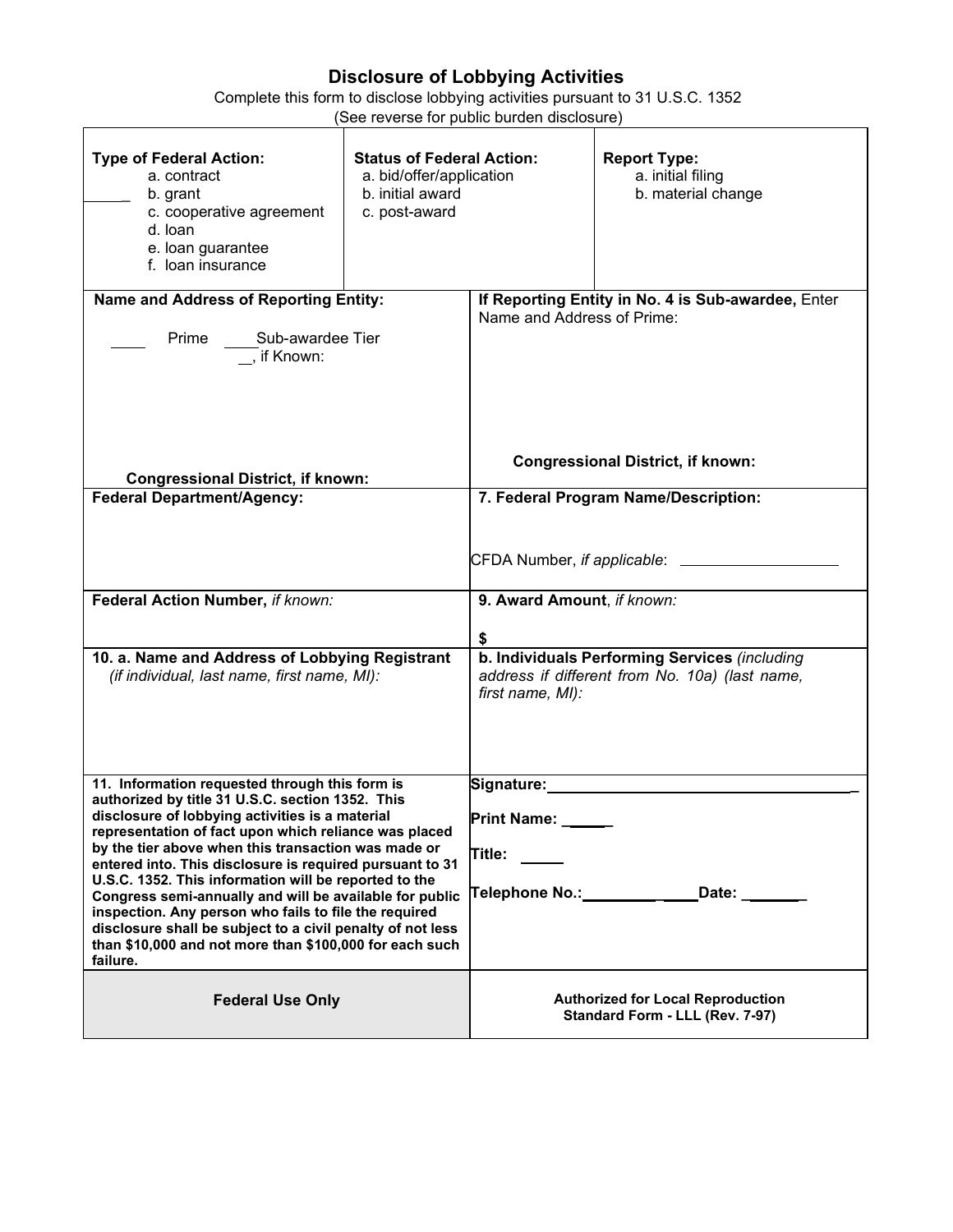| <b>CERTIFICATE OF INTERESTED PARTIES</b>                                                                                                                                                                                         |                                   |                                                                             | <b>FORM 1295</b>                      |
|----------------------------------------------------------------------------------------------------------------------------------------------------------------------------------------------------------------------------------|-----------------------------------|-----------------------------------------------------------------------------|---------------------------------------|
| Complete Nos. 1 - 4 and 6 if there are interested parties.<br>Complete Nos. 1, 2, 3, 5, and 6 if there are no interested parties.                                                                                                |                                   |                                                                             | OFFICE USE ONLY                       |
| 1 Name of business entity filing form, and the city, state and country of the business<br>entity's place of business.                                                                                                            |                                   |                                                                             |                                       |
| 2 Name of governmental entity or state agency that is a party to the contract for<br>which the form is being filed.                                                                                                              |                                   |                                                                             | <b>USIFINE</b>                        |
| 3 Provide the identification number used by the governmental entity or state agency to track of identify the contract,<br>and provide a description of the services, goods, or other property to be provided under the contract. |                                   |                                                                             |                                       |
| 4                                                                                                                                                                                                                                | City, State, Country              |                                                                             | Nature of Interest (check applicable) |
| <b>Name of Interested Party</b>                                                                                                                                                                                                  | ကို<br>(place of business)        | Controlling                                                                 | Intermediary                          |
|                                                                                                                                                                                                                                  |                                   |                                                                             |                                       |
|                                                                                                                                                                                                                                  | Marti City                        |                                                                             |                                       |
|                                                                                                                                                                                                                                  |                                   |                                                                             |                                       |
|                                                                                                                                                                                                                                  |                                   |                                                                             |                                       |
| 5<br>Check only if there                                                                                                                                                                                                         | Interested Party.                 |                                                                             |                                       |
| 6<br><b>UNSWORN DECK</b><br>My name is                                                                                                                                                                                           |                                   | , and my date of birth is                                                   |                                       |
| My addre                                                                                                                                                                                                                         |                                   |                                                                             |                                       |
| (street)<br>nder penalty of perjury that the foregoing is true and correct.                                                                                                                                                      | (city)                            | (state)<br>(zip code)                                                       | (country)                             |
| Executed in County, State of County, State of County, State of County, State of County, State of County, State of County, State of County, State of County, State of County, State of County, State of County, State of County   |                                   | (month)                                                                     | (year)                                |
|                                                                                                                                                                                                                                  |                                   | Signature of authorized agent of contracting business entity<br>(Declarant) |                                       |
|                                                                                                                                                                                                                                  | ADD ADDITIONAL PAGES AS NECESSARY |                                                                             | Povisod 12/22/2017                    |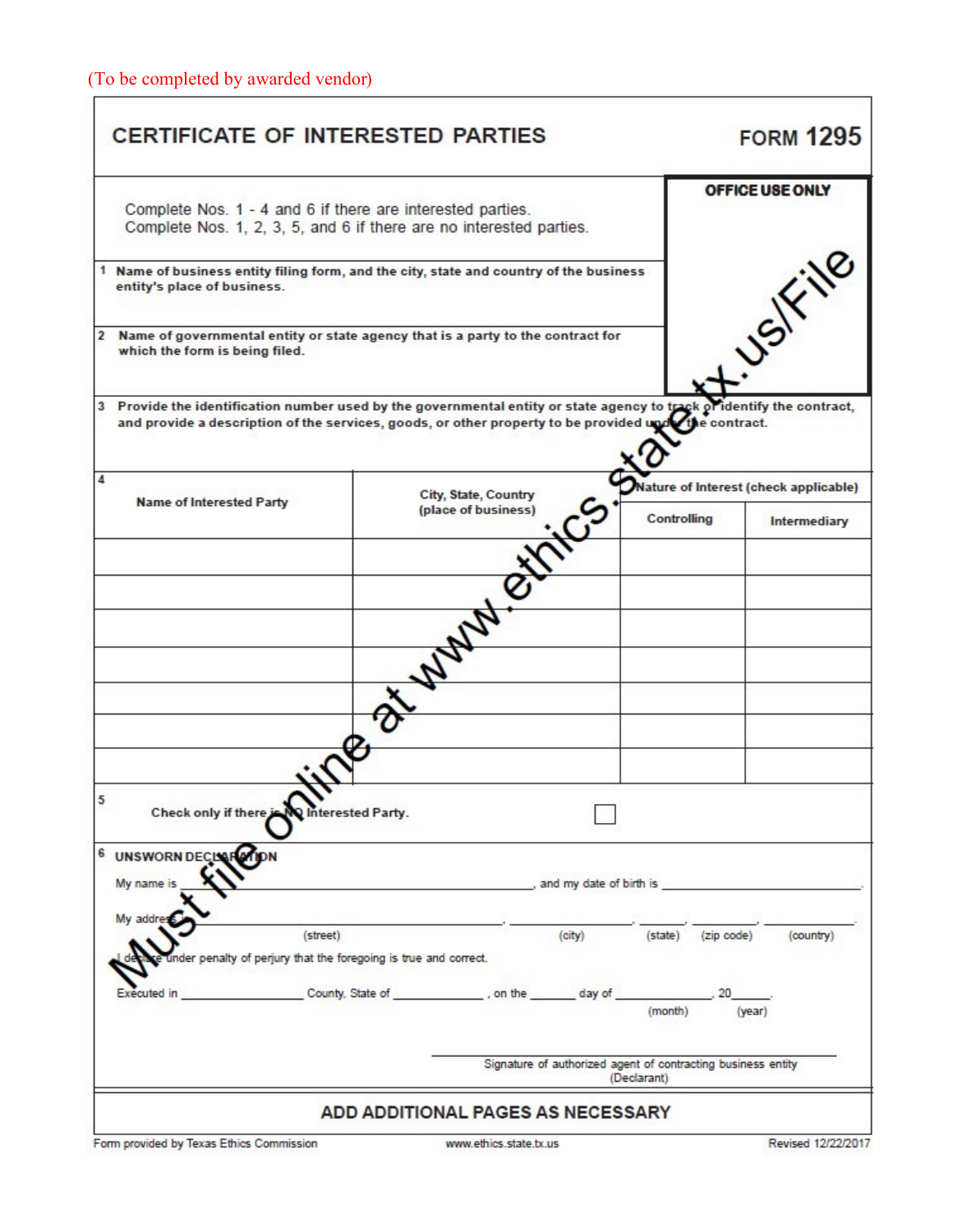#### **Exhibit C: REQUIRED CONTRACT PROVISIONS**

2 CFR 200.326 Contract provisions. The non-Federal entity's contracts must contain the applicable provisions described in Appendix II to Part 200—Contract Provisions for non-Federal Entity Contracts Under Federal Awards. The non-Federal entity's contracts must contain the applicable provisions described in Appendix II to Part 200—Contract Provisions for non-Federal Entity Contracts Under Federal Awards.

#### **All Contracts**

| <b>THRESHOLD</b>                                          | <b>PROVISION</b>                                                                                                                                                                                                                                                                                                                                                                                                                                                                                                                                                                                                                                                                                                                                        | <b>CITATION</b>                        |
|-----------------------------------------------------------|---------------------------------------------------------------------------------------------------------------------------------------------------------------------------------------------------------------------------------------------------------------------------------------------------------------------------------------------------------------------------------------------------------------------------------------------------------------------------------------------------------------------------------------------------------------------------------------------------------------------------------------------------------------------------------------------------------------------------------------------------------|----------------------------------------|
| $>$ \$150,000<br>(Simplified<br>Acquisition<br>Threshold) | Contracts for more than the simplified acquisition threshold currently set at<br>\$150,000, which is the inflation adjusted amount determined by the Civilian<br>Agency Acquisition Council and the Defense Acquisition Regulations Council<br>(Councils) as authorized by 41 U.S.C. 1908, must address administrative,<br>contractual, or legal remedies in instances where contractors violate or breach<br>contract terms, and provide for such sanctions and penalties as appropriate.                                                                                                                                                                                                                                                              | 2 CFR 200<br><b>APPENDIX II</b><br>(A) |
| > \$10,000                                                | All contracts in excess of \$10,000 must address termination for cause and for<br>convenience by the non-Federal entity including the manner by which it will be<br>effected and the basis for settlement.                                                                                                                                                                                                                                                                                                                                                                                                                                                                                                                                              | 2 CFR 200<br><b>APPENDIX II</b><br>(B) |
| None                                                      | Rights to Inventions Made Under a Contract or Agreement. If the Federal award<br>meets the definition of "funding agreement" under 37 CFR §401.2 (a) and the<br>recipient or sub-recipient wishes to enter into a contract with a small business firm<br>or nonprofit organization regarding the substitution of parties, assignment or<br>performance of experimental, developmental, or research work under that "funding<br>agreement," the recipient or sub-recipient must comply with the requirements of<br>37 CFR Part 401, "Rights to Inventions Made by Nonprofit Organizations and<br>Small Business Firms Under Government Grants, Contracts and Cooperative<br>Agreements," and any implementing regulations issued by the awarding agency. | 2 CFR 200<br>APPENDIX II (F)           |
| None                                                      | Debarment and Suspension (Executive Orders 12549 and 12689)-A contract<br>award (see 2 CFR 180.220) must not be made to parties listed on the government-<br>wide exclusions in the System for Award Management (SAM), in accordance with<br>the OMB guidelines at 2 CFR 180 that implement Executive Orders 12549 (3 CFR<br>part 1986 Comp., p. 189) and 12689 (3 CFR part 1989 Comp., p. 235), "Debarment<br>and Suspension." SAM Exclusions contains the names of parties debarred,<br>suspended, or otherwise excluded by agencies, as well as parties declared<br>ineligible under statutory or regulatory authority other than Executive Order 12549.                                                                                             | 2 CFR 200<br><b>APPENDIX II</b><br>(H) |
| None                                                      | Records of non-Federal entities. FEMA, Inspectors General, the Comptroller<br>General of the United States, the Texas Division of Emergency Management<br>(TDEM), Texas Water Development Board (TWDB), and the pass-through entity,<br>or any of their authorized representatives, must have the right of access to any<br>documents, papers, or other records of the non-Federal entity which are pertinent<br>to the Federal award, in order to make audits, examinations, excerpts, and<br>transcripts. The right also includes timely and reasonable access to the non-<br>Federal entity's personnel for the purpose of interview and discussion related to<br>such documents.                                                                    | 2 CFR 200.336                          |
| None                                                      | Financial records, supporting documents, statistical records, and all other non-<br>Federal entity records pertinent to a Federal award must be retained for a period<br>of three years from the date of submission of the final expenditure report or, for<br>Federal awards that are renewed quarterly or annually, from the date of the<br>submission of the quarterly or annual financial report, respectively, as reported to<br>the Federal awarding agency or pass-through entity in the case of a subrecipient.<br>Federal awarding agencies and pass-through entities must not impose any other<br>record retention requirements upon non-Federal entities. The only exceptions are<br>the following:                                          | 2 CFR 200.333                          |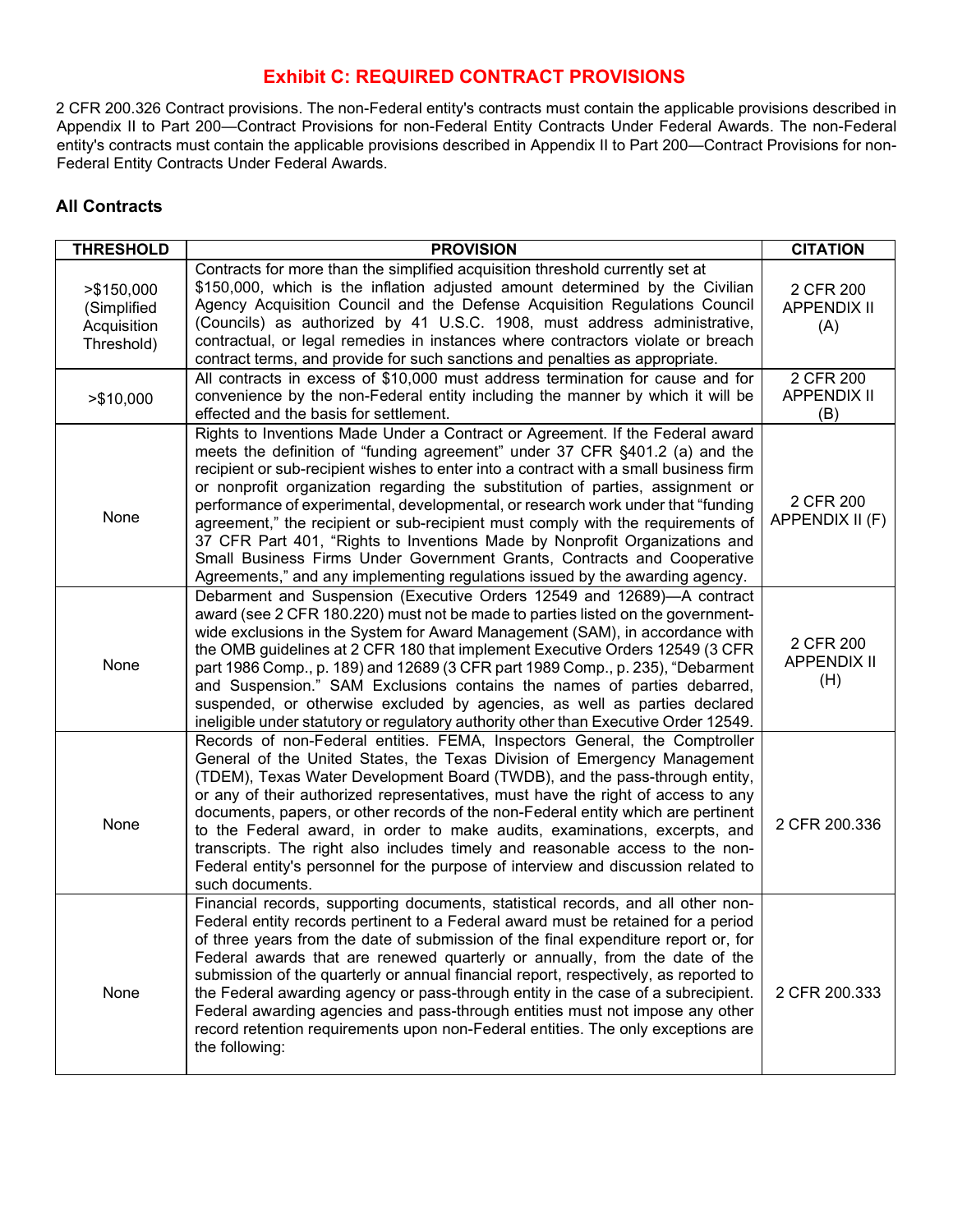|      | If any litigation, claim, or audit is started before the expiration of the 3-year<br>(a)<br>period, the records must be retained until all litigation, claims, or audit findings<br>involving the records have been resolved and final action taken.                                                                                                                                                                                                |               |
|------|-----------------------------------------------------------------------------------------------------------------------------------------------------------------------------------------------------------------------------------------------------------------------------------------------------------------------------------------------------------------------------------------------------------------------------------------------------|---------------|
|      | When the non-Federal entity is notified in writing by the Federal awarding<br>(b)<br>agency, cognizant agency for audit, oversight agency for audit, cognizant agency<br>for indirect costs, or pass-through entity to extend the retention period.                                                                                                                                                                                                 |               |
|      | Records for real property and equipment acquired with Federal funds must<br>(c)<br>be retained for 3 years after final disposition.                                                                                                                                                                                                                                                                                                                 |               |
|      | When records are transferred to or maintained by the Federal awarding<br>(d)<br>agency or pass-through entity, the 3-year retention requirement is not applicable<br>to the non-Federal entity.                                                                                                                                                                                                                                                     |               |
|      | Records for program income transactions after the period of performance.<br>(e)<br>In some cases, recipients must report program income after the period of<br>performance. Where there is such a requirement, the retention period for the<br>records pertaining to the earning of the program income starts from the end of the<br>non-Federal entity's fiscal year in which the program income is earned.                                        |               |
|      | Indirect cost rate proposals and cost allocations plans. This paragraph<br>(f)<br>applies to the following types of documents and their supporting records: indirect<br>cost rate computations or proposals, cost allocation plans, and any similar<br>accounting computations of the rate at which a particular group of costs is<br>chargeable (such as computer usage chargeback rates or composite fringe benefit<br>rates).                    |               |
|      | If submitted for negotiation. If the proposal, plan, or other computation is<br>(1)<br>required to be submitted to the Federal Government (or to the pass-through entity)<br>to form the basis for negotiation of the rate, then the 3-year retention period for its<br>supporting records starts from the date of such submission.                                                                                                                 |               |
|      | If not submitted for negotiation. If the proposal, plan, or other computation<br>(2)<br>is not required to be submitted to the Federal Government (or to the pass-through<br>entity) for negotiation purposes, then the 3-year retention period for the proposal,<br>plan, or computation and its supporting records starts from the end of the fiscal<br>year (or other accounting period) covered by the proposal, plan, or other<br>computation. |               |
|      | Contracting with small and minority businesses, women's business enterprises,<br>and labor surplus area firms.                                                                                                                                                                                                                                                                                                                                      |               |
|      | The non-Federal entity must take all necessary affirmative steps to assure<br>(a)<br>that minority businesses, women's business enterprises, and labor surplus area<br>firms are used when possible.                                                                                                                                                                                                                                                |               |
|      | (b)<br>Affirmative steps must include:                                                                                                                                                                                                                                                                                                                                                                                                              |               |
| None | Placing qualified small and minority businesses and women's business<br>(1)<br>enterprises on solicitation lists;                                                                                                                                                                                                                                                                                                                                   | 2 CFR 200.321 |
|      | Assuring that small and minority businesses, and women's business<br>(2)<br>enterprises are solicited whenever they are potential sources;                                                                                                                                                                                                                                                                                                          |               |
|      | Dividing total requirements, when economically feasible, into smaller tasks<br>(3)<br>or quantities to permit maximum participation by small and minority businesses,<br>and women's business enterprises;                                                                                                                                                                                                                                          |               |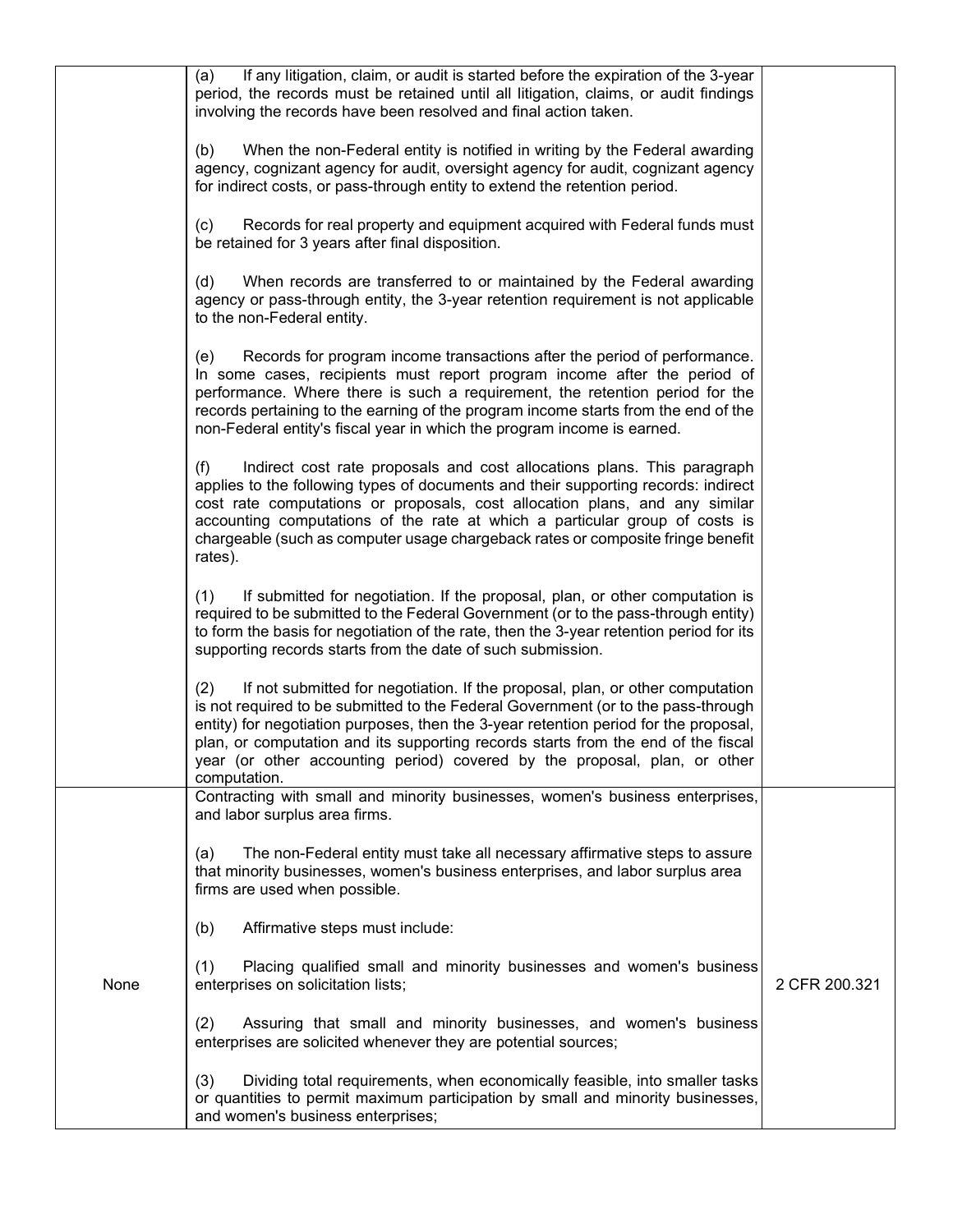|                                                                                               | Establishing delivery schedules, where the requirement permits, which<br>(4)<br>encourage participation by small and minority businesses, and women's business<br>enterprises;                             |                                                |
|-----------------------------------------------------------------------------------------------|------------------------------------------------------------------------------------------------------------------------------------------------------------------------------------------------------------|------------------------------------------------|
|                                                                                               | (5)<br>Using the services and assistance, as appropriate, of such organizations<br>as the Small Business Administration and the Minority Business Development<br>Agency of the Department of Commerce; and |                                                |
|                                                                                               | (6)<br>Requiring the prime contractor, if subcontracts are to be let, to take the<br>affirmative steps listed in paragraphs (1) through (5) of this section.                                               |                                                |
| None                                                                                          | Firm shall not use the DHS seal(s), logos, crests, or reproductions of flags or<br>likenesses of DHS agency officials without specific FEMA pre-approval.                                                  | <b>DHS Standard</b><br>Terms and<br>Conditions |
| <b>Option Contract</b><br>Language for<br>contracts<br>awarded prior to<br><b>Grant Award</b> | The contract award is contingent upon the receipt of HMGP/PDM/FMA funds. If<br>no such funds are awarded, the contract shall terminate.                                                                    | Optional                                       |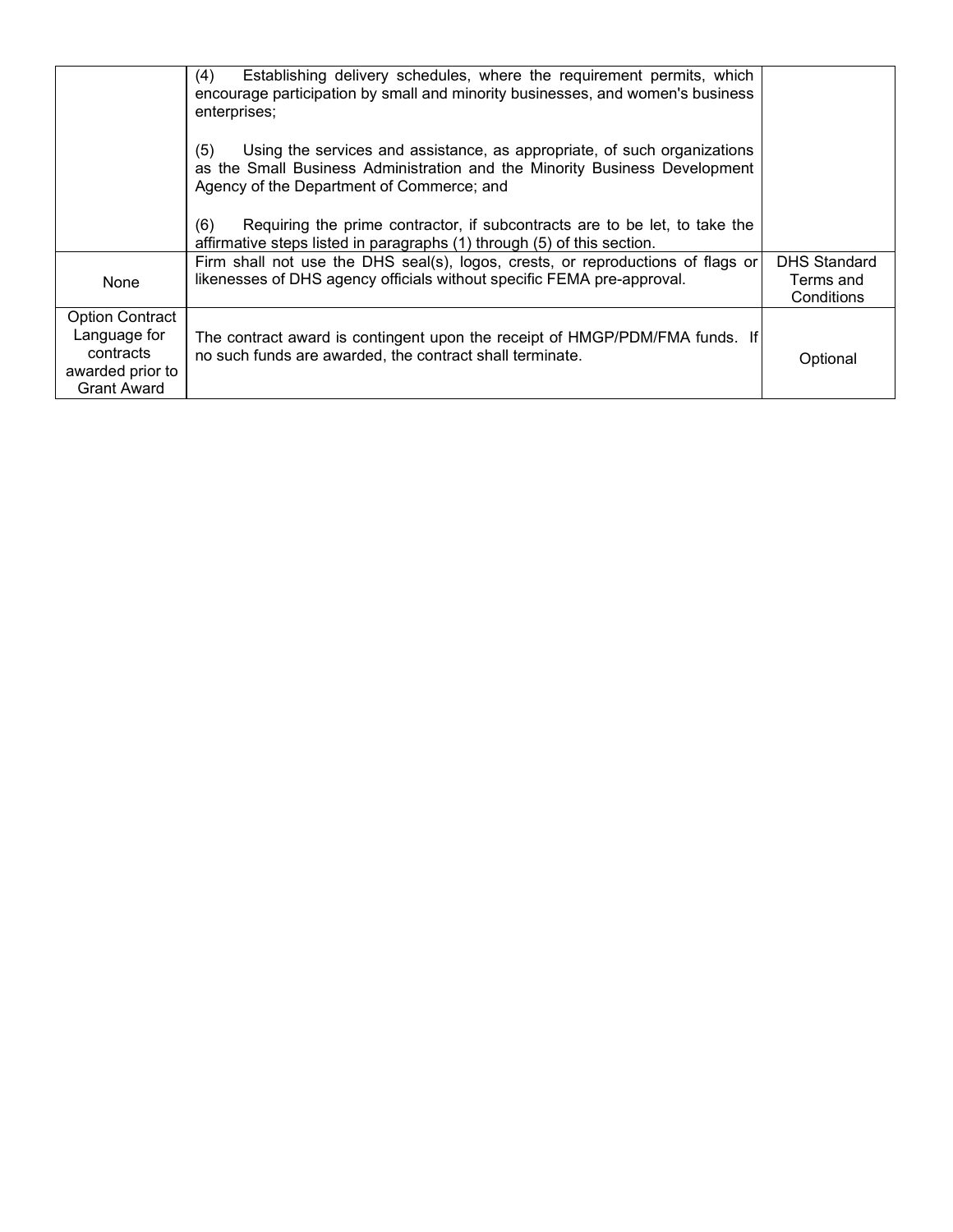EO Clause for Construction Contracts > \$10K including administration & engineering contracts associated with construction contracts

| <b>THRESHOLD</b> | <b>PROVISION</b>                                                                                                                                                                                                                                                                                                                                                                                                                                                                                                                                                                                                                                                                                         | <b>CITATION</b>                                             |
|------------------|----------------------------------------------------------------------------------------------------------------------------------------------------------------------------------------------------------------------------------------------------------------------------------------------------------------------------------------------------------------------------------------------------------------------------------------------------------------------------------------------------------------------------------------------------------------------------------------------------------------------------------------------------------------------------------------------------------|-------------------------------------------------------------|
| > \$10,000       | Equal Employment Opportunity. Except as otherwise provided under 41 CFR Part<br>60, all contracts that meet the definition of "federally assisted construction"<br>contract" in 41 CFR Part 60–1.3 must include the equal opportunity clause<br>provided under 41 CFR 60-1.4(b), in accordance with Executive Order 11246,<br>"Equal Employment Opportunity" (30 FR 12319, 12935, 3 CFR Part, 1964-1965<br>Comp., p. 339), as amended by Executive Order 11375, "Amending Executive<br>Order 11246 Relating to Equal Employment Opportunity," and implementing<br>regulations at 41 CFR part 60, "Office of Federal Contract Compliance Programs,<br>Equal Employment Opportunity, Department of Labor." | 41 CFR §60-<br>$1.4(b)$ and<br>2 CFR 200<br>APPENDIX II (C) |
|                  | 41 CFR 60-1.4 Equal opportunity clauses.                                                                                                                                                                                                                                                                                                                                                                                                                                                                                                                                                                                                                                                                 |                                                             |
|                  | (b) Federally assisted construction contracts. (1) Except as otherwise provided,<br>each administering agency shall require the inclusion of the following language as<br>a condition of any grant, contract, loan, insurance, or guarantee involving federally<br>assisted construction which is not exempt from the requirements of the equal<br>opportunity clause:                                                                                                                                                                                                                                                                                                                                   |                                                             |
|                  | The applicant hereby agrees that it will incorporate or cause to be incorporated<br>into any contract for construction work, or modification thereof, as defined in the<br>regulations of the Secretary of Labor at 41 CFR Chapter 60, which is paid for in<br>whole or in part with funds obtained from the Federal Government or borrowed on<br>the credit of the Federal Government pursuant to a grant, contract, loan,<br>insurance, or guarantee, or undertaken pursuant to any Federal program involving<br>such grant, contract, loan, insurance, or guarantee, the following equal opportunity<br>clause:                                                                                       |                                                             |
|                  | During the performance of this contract, the contractor agrees as follows:                                                                                                                                                                                                                                                                                                                                                                                                                                                                                                                                                                                                                               |                                                             |
|                  | The contractor will not discriminate against any employee or applicant for<br>(1)<br>employment because of race, color, religion, sex, sexual orientation, gender<br>identity, or national origin. The contractor will take affirmative action to ensure that<br>applicants are employed, and that employees are treated during employment<br>without regard to their race, color, religion, sex, sexual orientation, gender identity,<br>or national origin. Such action shall include, but not be limited to the following:                                                                                                                                                                            |                                                             |
|                  | Employment, upgrading, demotion, or transfer; recruitment or recruitment<br>advertising; layoff or termination; rates of pay or other forms of compensation; and<br>selection for training, including apprenticeship. The contractor agrees to post in<br>conspicuous places, available to employees and applicants for employment,<br>notices to be provided setting forth the provisions of this nondiscrimination clause.                                                                                                                                                                                                                                                                             |                                                             |
|                  | (2)<br>The contractor will, in all solicitations or advertisements for employees<br>placed by or on behalf of the contractor, state that all qualified applicants will<br>receive consideration for employment without regard to race, color, religion, sex,<br>sexual orientation, gender identity, or national origin.                                                                                                                                                                                                                                                                                                                                                                                 |                                                             |
|                  | The contractor will not discharge or in any other manner discriminate<br>(3)<br>against any employee or applicant for employment because such employee or<br>applicant has inquired about, discussed, or disclosed the compensation of the<br>employee or applicant or another employee or applicant. This provision shall not<br>apply to instances in which an employee who has access to the compensation<br>information of other employees or applicants as a part of such employee's<br>essential job functions discloses the compensation of such other employees or<br>applicants to                                                                                                              |                                                             |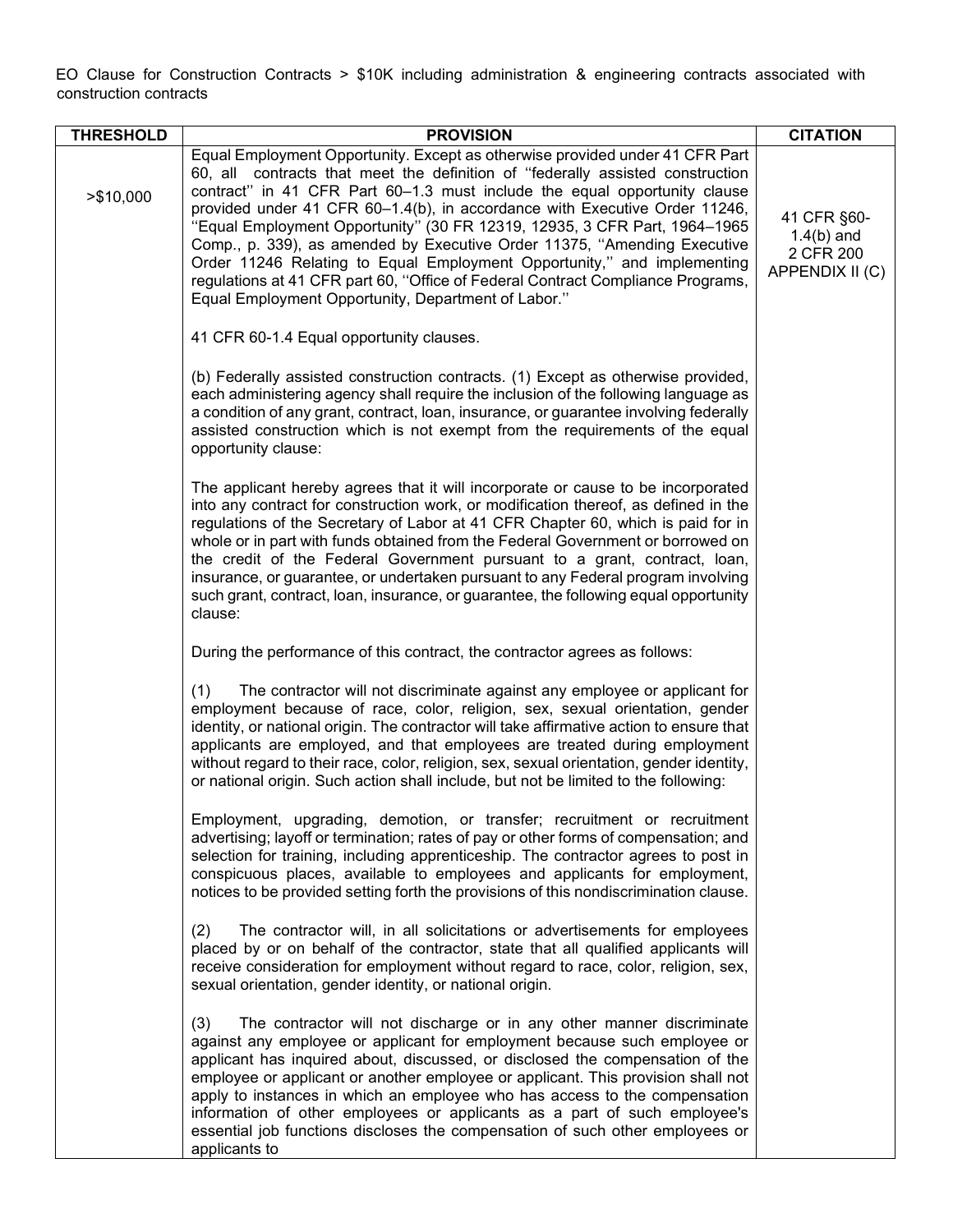individuals who do not otherwise have access to such information, unless such disclosure is in response to a formal complaint or charge, in furtherance of an investigation, proceeding, hearing, or action, including an investigation conducted by the employer, or is consistent with the contractor's legal duty to furnish information.

(4) The contractor will send to each labor union or representative of workers with which he has a collective bargaining agreement or other contract or understanding, a notice to be provided advising the said labor union or workers' representatives of the contractor's commitments under this section, and shall post copies of the notice in conspicuous places available to employees and applicants for employment.

(5) The contractor will comply with all provisions of Executive Order 11246 of September 24, 1965, and of the rules, regulations, and relevant orders of the Secretary of Labor.

(6) The contractor will furnish all information and reports required by Executive Order 11246 of September 24, 1965, and by rules, regulations, and orders of the Secretary of Labor, or pursuant thereto, and will permit access to his books, records, and accounts by the administering agency and the Secretary of Labor for purposes of investigation to ascertain compliance with such rules, regulations, and orders.

(7) In the event of the contractor's noncompliance with the nondiscrimination clauses of this contract or with any of the said rules, regulations, or orders, this contract may be canceled, terminated, or suspended in whole or in part and the contractor may be declared ineligible for further Government contracts or federally assisted construction contracts in accordance with procedures authorized in Executive Order 11246 of September 24, 1965, and such other sanctions may be imposed and remedies invoked as provided in Executive Order 11246 of September 24, 1965, or by rule, regulation, or order of the Secretary of Labor, or as otherwise provided by law.

(8) The contractor will include the portion of the sentence immediately preceding paragraph (1) and the provisions of paragraphs (1) through (8) in every subcontract or purchase order unless exempted by rules, regulations, or orders of the Secretary of Labor issued pursuant to section 204 of Executive Order 11246 of September 24, 1965, so that such provisions will be binding upon each subcontractor or vendor. The contractor will take such action with respect to any subcontract or purchase order as the administering agency may direct as a means of enforcing such provisions, including sanctions for noncompliance:

Provided, however, that in the event a contractor becomes involved in, or is threatened with, litigation with a subcontractor or vendor as a result of such direction by the administering agency, the contractor may request the United States to enter into such litigation to protect the interests of the United States.

The applicant further agrees that it will be bound by the above equal opportunity clause with respect to its own employment practices when it participates in federally assisted construction work: Provided, that if the applicant so participating is a State or local government, the above equal opportunity clause is not applicable to any agency, instrumentality or subdivision of such government which does not participate in work on or under the contract.

The applicant agrees that it will assist and cooperate actively with the administering agency and the Secretary of Labor in obtaining the compliance of contractors and subcontractors with the equal opportunity clause and the rules,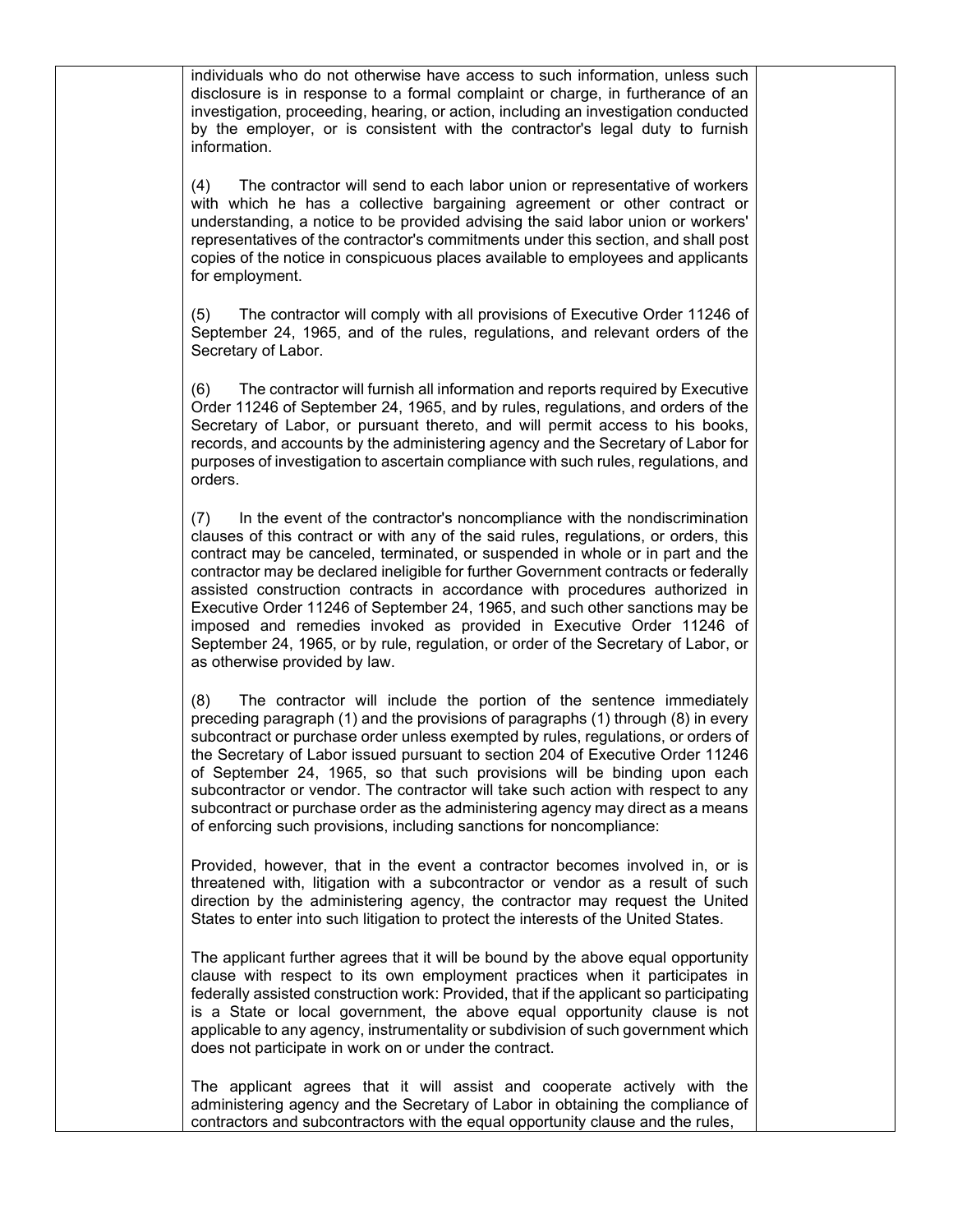regulations, and relevant orders of the Secretary of Labor, that it will furnish the administering agency and the Secretary of Labor such information as they may require for the supervision of such compliance, and that it will otherwise assist the administering agency in the discharge of the agency's primary responsibility for securing compliance.

The applicant further agrees that it will refrain from entering into any contract or contract modification subject to Executive Order 11246 of September 24, 1965, with a contractor debarred from, or who has not demonstrated eligibility for, Government contracts and federally assisted construction contracts pursuant to the Executive Order and will carry out such sanctions and penalties for violation of the equal opportunity clause as may be imposed upon contractors and subcontractors by the administering agency or the Secretary of Labor pursuant to Part II, Subpart D of the Executive Order. In addition, the applicant agrees that if it fails or refuses to comply with these undertakings, the administering agency may take any or all of the following actions: Cancel, terminate, or suspend in whole or in part this grant (contract, loan, insurance, guarantee); refrain from extending any further assistance to the applicant under the program with respect to which the failure or refund occurred until satisfactory assurance of future compliance has been received from such applicant; and refer the case to the Department of Justice for appropriate legal proceedings.

(c) Subcontracts. Each nonexempt prime contractor or subcontractor shall include the equal opportunity clause in each of its nonexempt subcontracts.

(d) Inclusion of the equal opportunity clause by reference. The equal opportunity clause may be included by reference in all Government contracts and subcontracts, including Government bills of lading, transportation requests, contracts for deposit of Government funds, and contracts for issuing and paying U.S. savings bonds and notes, and such other contracts and subcontracts as the Director of OFCCP may designate.

(e) Incorporation by operation of the order. By operation of the order, the equal opportunity clause shall be considered to be a part of every contract and subcontract required by the order and the regulations in this part to include such a clause whether or not it is physically incorporated in such contracts and whether or not the contract between the agency and the contractor is written.

(f) Adaptation of language. Such necessary changes in language may be made in the equal opportunity clause as shall be appropriate to identify properly the parties and their undertakings.

[80 FR 54975, Sept. 11, 2015]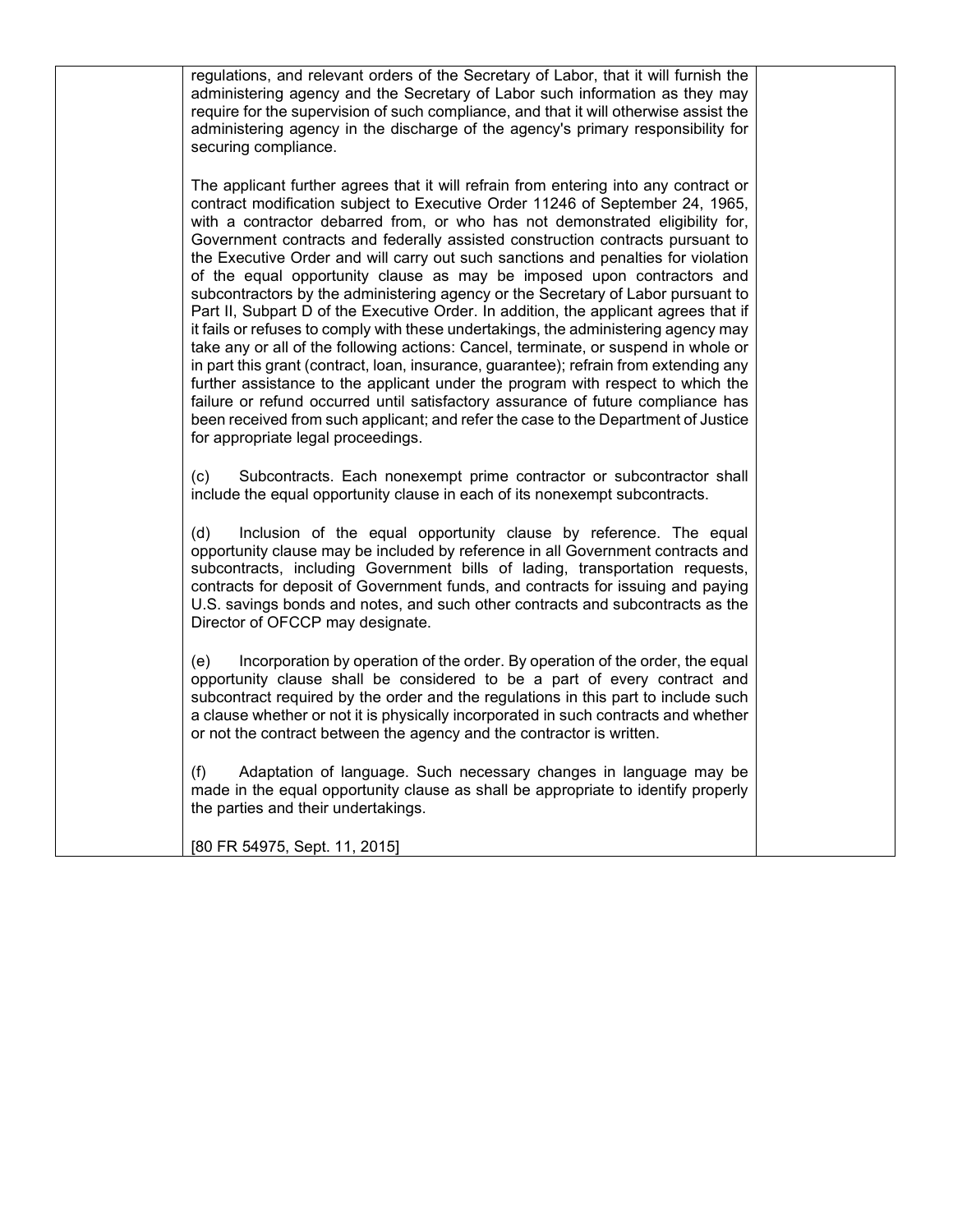| <b>THRESHOLD</b> | <b>PROVISION</b>                                                                                                                                                                                                                                                                                                                                                                                                                                                                                                                                                                                                                                                                                                                                                                                                                                                                                                                                                                                                                                                                                                                                                                                                                                                                                                                                                                                                                                                                                                                                                                                                                                                                                                                                                                                                                                                          | <b>CITATION</b>                                                                          |
|------------------|---------------------------------------------------------------------------------------------------------------------------------------------------------------------------------------------------------------------------------------------------------------------------------------------------------------------------------------------------------------------------------------------------------------------------------------------------------------------------------------------------------------------------------------------------------------------------------------------------------------------------------------------------------------------------------------------------------------------------------------------------------------------------------------------------------------------------------------------------------------------------------------------------------------------------------------------------------------------------------------------------------------------------------------------------------------------------------------------------------------------------------------------------------------------------------------------------------------------------------------------------------------------------------------------------------------------------------------------------------------------------------------------------------------------------------------------------------------------------------------------------------------------------------------------------------------------------------------------------------------------------------------------------------------------------------------------------------------------------------------------------------------------------------------------------------------------------------------------------------------------------|------------------------------------------------------------------------------------------|
|                  | Compliance with the Davis-Bacon Act (40 U.S.C. 3141 et seq.) as supplemented<br>by Department of Labor regulations (29 CFR part 5) and with the Copeland "Anti-<br>Kickback" Act (18 U.S.C. 874; 40 U.S.C. 3145) as supplemented in Department<br>of Labor regulations (29 CFR part 3):<br>Davis-Bacon Act, as amended (40 U.S.C. 3141-3148). When required by                                                                                                                                                                                                                                                                                                                                                                                                                                                                                                                                                                                                                                                                                                                                                                                                                                                                                                                                                                                                                                                                                                                                                                                                                                                                                                                                                                                                                                                                                                            |                                                                                          |
| > \$2,000        | Federal program legislation, all prime construction contracts in excess of<br>\$2,000 awarded by non-Federal entities must include a provision for<br>compliance with the Davis-Bacon Act (40 U.S.C. 3141-3144, and 3146-3148)<br>as supplemented by Department of Labor regulations (29 CFR Part 5, "Labor<br>Standards Provisions Applicable to Contracts Covering Federally Financed and<br>Assisted Construction"). In accordance with the statute, contractors must be<br>required to pay wages to laborers and mechanics at a rate not less than the<br>prevailing wages specified in a wage determination made by the Secretary of<br>Labor. In addition, contractors must be required to pay wages not less than<br>once a week. The non-Federal entity must place a copy of the current prevailing<br>wage determination issued by the Department of Labor in each solicitation. The<br>decision to award a contract or subcontract must be conditioned upon the<br>acceptance of the wage determination. The non-Federal entity must report all<br>suspected or reported violations to the Federal awarding agency. The contracts<br>must also include a provision for compliance with the Copeland "Anti-Kickback"<br>Act (40 U.S.C. 3145), as supplemented by Department of Labor regulations (29<br>CFR Part 3, "Contractors and Subcontractors on Public Building or Public Work<br>Financed in Whole or in Part by Loans or Grants from the United States"). The<br>Act provides that each contractor or subrecipient must be prohibited from<br>inducing, by any means, any person employed in the construction, completion,<br>or repair of public work, to give up any part of the compensation to which he or<br>she is otherwise entitled. The non-Federal entity must report all suspected or<br>reported violations to the Federal awarding agency. | 2 CFR 200<br>APPENDIX II (D)<br>*Note: PA and<br>HMGP do not<br>require these<br>clauses |
| $>$ \$100,000    | Contract Work Hours and Safety Standards Act (40 U.S.C. 3701-3708). Where<br>applicable, all contracts awarded by the non-Federal entity in excess of<br>\$100,000 that involve the employment of mechanics or laborers must include a<br>provision for compliance with 40 U.S.C. 3702 and 3704, as supplemented by<br>Department of Labor regulations (29 CFR Part 5). Under 40 U.S.C. 3702 of the<br>Act, each contractor must be required to compute the wages of every mechanic<br>and laborer on the basis of a standard work week of 40 hours. Work in excess of<br>the standard work week is permissible provided that the worker is compensated<br>at a rate of not less than one and a half times the basic rate of pay for all hours<br>worked in excess of 40 hours in the work week. The requirements of 40 U.S.C.<br>3704 are applicable to construction work and provide that no laborer or<br>mechanic must be required to work in surroundings or under working conditions<br>which are unsanitary, hazardous or dangerous. These requirements do not apply<br>to the purchases of supplies or materials or articles ordinarily available on the<br>open market, or contracts for transportation or transmission of intelligence.                                                                                                                                                                                                                                                                                                                                                                                                                                                                                                                                                                                                                         | 2 CFR 200<br>APPENDIX II (E)                                                             |
| > \$150,000      | Clean Air Act (42 U.S.C. 7401-7671q.) and the Federal Water Pollution Control<br>Act (33 U.S.C. 1251-1387), as amended-Contracts and subgrants of amounts<br>in excess of \$150,000 must contain a provision that requires the non-Federal<br>award to agree to comply with all applicable standards, orders or regulations<br>issued pursuant to the Clean Air Act (42 U.S.C. 7401-7671q) and the Federal<br>Water Pollution Control Act as amended (33 U.S.C. 1251-1387). Violations must<br>be reported to the Federal awarding agency and the Regional Office of the<br>Environmental Protection Agency (EPA).                                                                                                                                                                                                                                                                                                                                                                                                                                                                                                                                                                                                                                                                                                                                                                                                                                                                                                                                                                                                                                                                                                                                                                                                                                                        | 2 CFR 200<br>APPENDIX II (G)                                                             |
| $>$ \$100,000    | Byrd Anti-Lobbying Amendment (31 U.S.C. 1352)-Contractors that apply or bid<br>for an award exceeding \$100,000 must file the required certification. Each tier<br>certifies to the tier above that it will not and has not used Federal appropriated<br>funds to pay any person or organization for influencing or attempting to influence<br>an officer or employee of any agency, a member of Congress, officer or                                                                                                                                                                                                                                                                                                                                                                                                                                                                                                                                                                                                                                                                                                                                                                                                                                                                                                                                                                                                                                                                                                                                                                                                                                                                                                                                                                                                                                                     | 2 CFR 200<br>APPENDIX II (I)<br>and<br>24 CFR<br>§570.303                                |